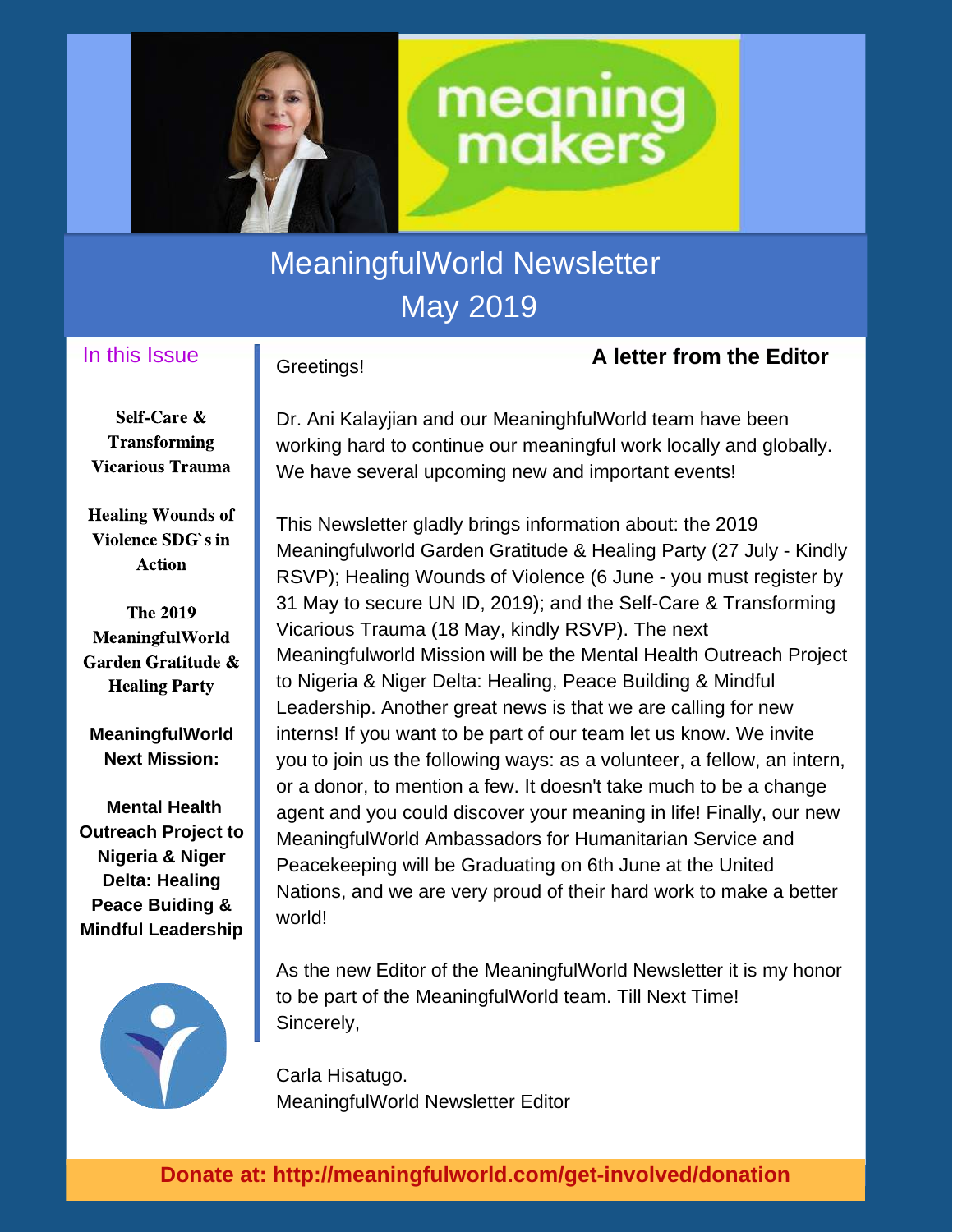

# **meaning**<br>**makers**

MeaningfulWorld Newsletter

## May 2019 **Upcoming Events**



**Self-Care & Transforming Vicarious Trauma Saturday, 18 May 2019 For more information: http://meaningfulworld.com/our-work/monthlytraining/18-may-meaningfulworld-self-caretransforming-vicarious-trauma, and EDCoordinator@Meaningfulworld.com**



**Healing Wounds of Violence SDG's in Action Thursday, 6 June 2019 http://meaningfulworld.com/ourwork/un/meaningfulworld-annualmind-body-ecospirit-festival-at-the-united-nations For more information:**

## **Next MeaningfulWolrd Mission**



**Mental Health Outreach Project to Nigeria & Niger Delta: Healing Peace Building & Mindful Leadership 8-25 June 2019 For more information: http://meaningfulworld.com/our-work/globalmissions/mental-health-outreach-project-to-nigeriaand-niger-delta-healing-peace-building-mindful-**

## **Donate at:**

**leadership**

**http://meaningfulworld.com/get-involved/donation**